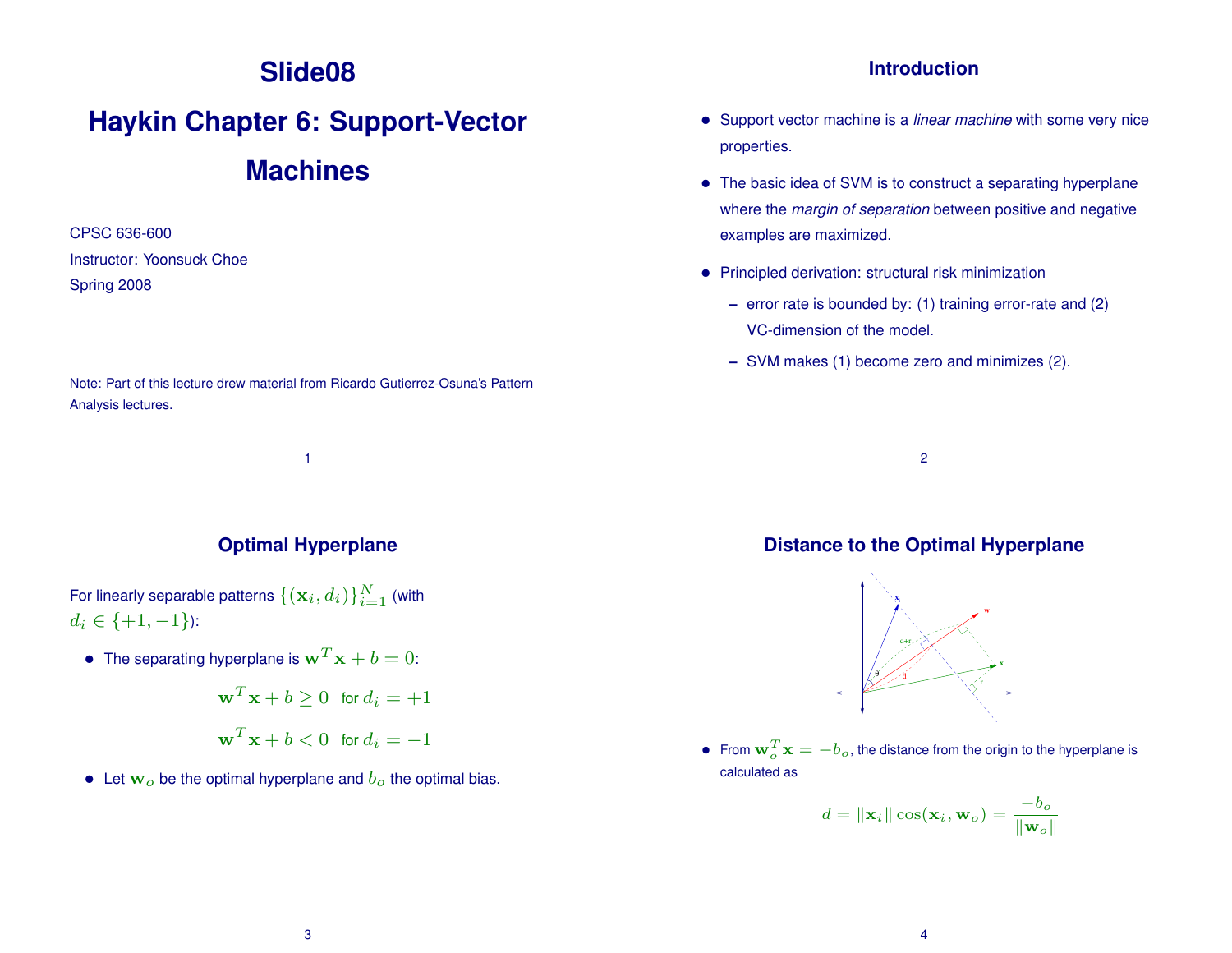#### **Distance to the Optimal Hyperplane (cont'd)**



- The distance from an arbitrary point to the hyperplane can be calculated as:
	- **–** When the point is in the positive area:

$$
r = ||x|| \cos(\mathbf{x}, \mathbf{w}_o) - d = \frac{\mathbf{x}^T \mathbf{w}_o}{||\mathbf{w}_o||} + \frac{b_o}{||\mathbf{w}_o||} = \frac{\mathbf{x}^T \mathbf{w}_o + b_o}{||\mathbf{w}_o||}.
$$

**–** When the point is in the negative area:

$$
r = d - ||x|| \cos(\mathbf{x}, \mathbf{w}_o) = -\frac{\mathbf{x}^T \mathbf{w}_o}{||\mathbf{w}_o||} - \frac{b_o}{||\mathbf{w}_o||} = -\frac{\mathbf{x}^T \mathbf{w}_o + b_o}{||\mathbf{w}_o||}.
$$

### **Optimal Hyperplane and Support Vectors (cont'd)**

- The optimal hyperplane is supposed to maximize the margin of separation  $\rho$ .
- With that requirement, we can write the conditions that  $w<sub>o</sub>$  and  $b<sub>o</sub>$  must meet:

$$
\mathbf{w}_o^T \mathbf{x} + b_o \ge +1 \quad \text{for } d_i = +1
$$
  

$$
\mathbf{w}_o^T \mathbf{x} + b_o \le -1 \quad \text{for } d_i = -1
$$

- Note:  $\ge +1$  and  $\le -1$ , and support vectors are those  $\mathbf{x}^{(s)}$ where equality holds (i.e.,  $\mathbf{w}_o^T\mathbf{x}^{(s)}+b_o=+1$  or  $-1$ ).
- Since  $r = (\mathbf{w}_o^T \mathbf{x} + b_o) / ||\mathbf{w}_o||$ ,

$$
r = \begin{cases} 1/\|\mathbf{w}_o\| & \text{if } d = +1 \\ -1/\|\mathbf{w}_o\| & \text{if } d = -1 \end{cases}
$$

#### **Optimal Hyperplane and Support Vectors**



- **Support vectors**: input points closest to the separating hyperplane.
- **Margin of separation** ρ: distance between the separating hyperplane and the closest input point.

6

## **Optimal Hyperplane and Support Vectors (cont'd)**



• Margin of separation *between two classes* is

$$
\rho = 2r = \frac{2}{\|\mathbf{w}_o\|}.
$$

• Thus, maximizing the margin of separation *between two classes* is equivalent to minimizing the Euclidean norm of the weight  $w<sub>o</sub>!$ 

#### 8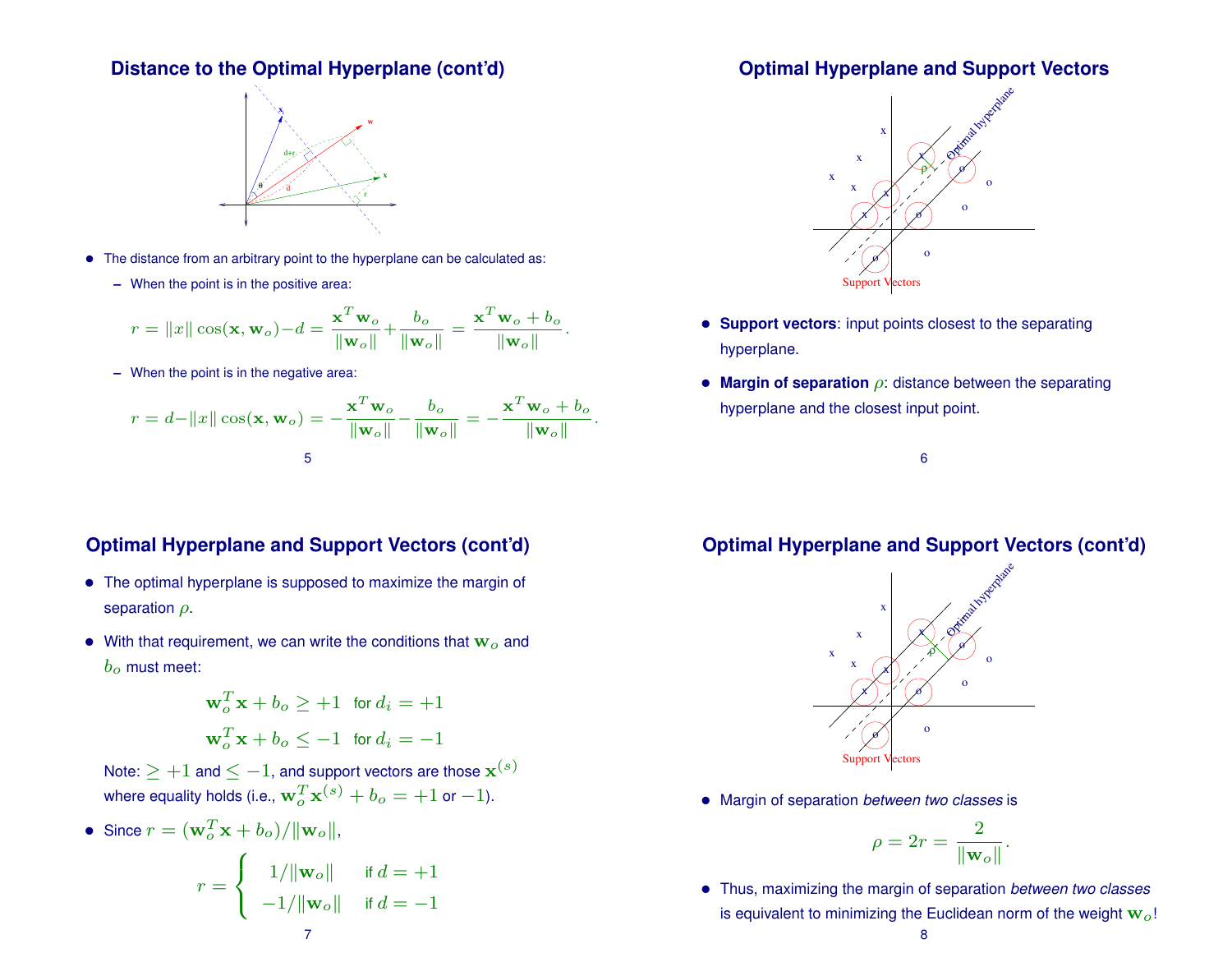#### **Primal Problem: Constrained Optimization**

For the training set  $\mathcal{T} = \{(\mathbf{x}_i, d_i)\}_{i=1}^N$  find  $\mathbf{w}$  and  $b$  such that

- they minimize a certain value  $(1/\rho)$  while satisfying a constraint (all examples are correctly classified):
	- $\hbox{\texttt{--}}$  Constraint:  $d_i(\mathbf{w}^T\mathbf{x}_i+b) \geq 1$  for  $i=1,2,...,N.$
	- **–** Cost function:  $\Phi(\mathbf{w}) = \frac{1}{2} \mathbf{w}^T \mathbf{w}$ .

This problem can be solved using the *method of Lagrange multipliers* (see next two slides).

#### **Mathematical Aside: Lagrange Multipliers**

Turn a constrained optimization problem into an unconstrained optimization problem by absorbing the constraints into the cost function, weighted by the *Lagrange multipliers*.

Example: Find closest point on the circle  $x^2 + y^2 = 1$  to the point (2, 3) (adapted from Ballard, *An Introduction to Natural Computation*, 1997, pp. 119–120).

- Minimize  $F(x,y) = (x-2)^2 + (y-3)^2$  subject to the constraint  $x^2 + y^2 - 1 = 0$ .
- Absorb the constraint into the cost function, after multiplying the *Lagrange multiplier* α:

$$
F(x, y, \alpha) = (x - 2)^{2} + (y - 3)^{2} + \alpha(x^{2} + y^{2} - 1).
$$

10

#### **Lagrange Multipliers (cont'd)**

9

Must find  $x, y, \alpha$  that minimizes  $F(x,y,\alpha) = (x-2)^2 + (y-2)^2 + \alpha(x^2+y^2-1)$ . Set the partial derivatives to 0, and solve the system of equations.

$$
\frac{\partial F}{\partial x} = 2(x - 2) + 2\alpha x = 0
$$

$$
\frac{\partial F}{\partial y} = 2(y - 2) + 2\alpha y = 0
$$

$$
\frac{\partial F}{\partial x} = x^2 + y^2 - 1 = 0
$$

Solve for  $x$  and  $y$  in the 1st and 2nd, and plug in those to the 3rd equation

$$
x = y = \frac{2}{1+\alpha}, \text{ so } \left(\frac{2}{1+\alpha}\right)^2 + \left(\frac{2}{1+\alpha}\right)^2 = 1
$$
  
from which we get  $\alpha = 2\sqrt{2} - 1$ . Thus,  $(x, y) = (1/\sqrt{2}, 1/\sqrt{2})$ .

#### **Primal Problem: Constrained Optimization (cont'd)**

Putting the constrained optimization problem into the Lagrangian form, we get (utilizing the Kunh-Tucker theorem)

$$
J(\mathbf{w}, b, \alpha) = \frac{1}{2} \mathbf{w}^T \mathbf{w} - \sum_{i=1}^N \alpha_i \left[ d_i (\mathbf{w}^T \mathbf{x}_i + b) - 1 \right].
$$
  
• From  $\frac{\partial J(\mathbf{w}, b, \alpha)}{\partial \mathbf{w}} = 0$ :

$$
\mathbf{w} = \sum_{i=1}^N \alpha_i d_i \mathbf{x}_i.
$$

• From 
$$
\frac{\partial J(\mathbf{w},b,\alpha)}{\partial b} = 0
$$
:

$$
\sum_{i=1}^{N} \alpha_i d_i = 0
$$
12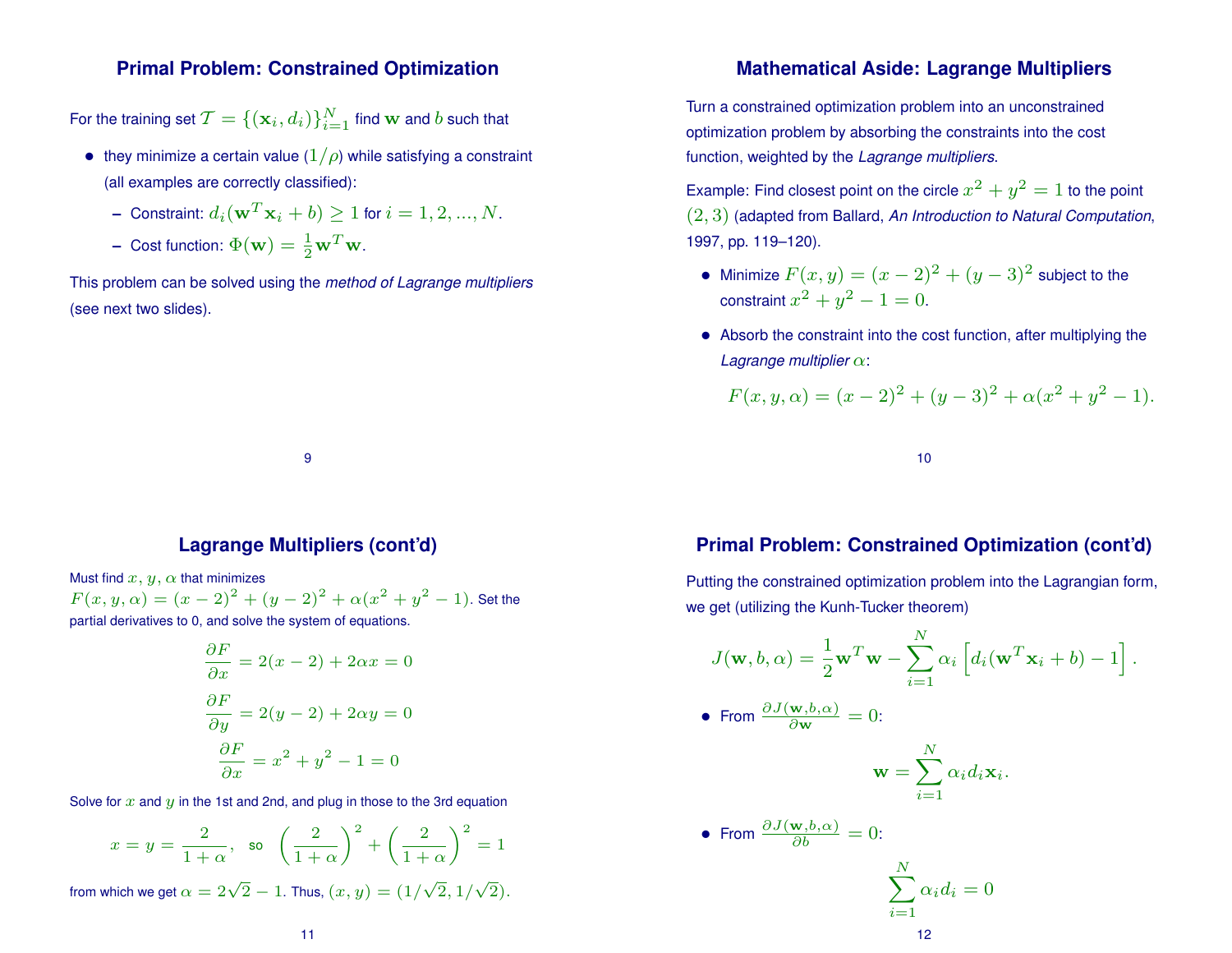#### **Primal Problem: Constrained Optimization (cont'd)**

• Note that when the optimal solution is reached, the following condition must hold (Karush-Kuhn-Tucker complementary condition)

$$
\alpha_i \left[ d_i(\mathbf{w}^T \mathbf{x}_i + b) - 1 \right] = 0
$$

for all  $i = 1, 2, ..., N$ .

- Thus, *non-zero*  $\alpha_i$ s can be attained only when  $\left[ d_i({\bf w}^T{\bf x}_i+b)-1\right]=0$ , i.e., when the  $\alpha_i$  is associated with a support vector  $\mathbf{x}^{(s)}$ !
- Other conditions include  $\alpha_i > 0$ .

#### **Primal Problem: Constrained Optimization (cont'd)**

 $\bullet~$  Plugging in  ${\bf w}=\sum_{i=1}^N \alpha_i d_i {\bf x}_i$  and  $\sum_{i=1}^N \alpha_i d_i=0$  back into  $J(\mathbf{w}, b, \alpha)$ , we get the **dual problem**.

$$
\begin{array}{rcl}\n\text{(b, }\alpha) & = & \frac{1}{2}\mathbf{w}^T\mathbf{w} - \sum_{i=1}^N \alpha_i \left[ d_i(\mathbf{w}^T\mathbf{x}_i + b) - 1 \right] \\
& = & \frac{1}{2}\mathbf{w}^T\mathbf{w} - \sum_{i=1}^N \alpha_i d_i \mathbf{w}^T\mathbf{x}_i \\
& -b \sum_{i=1}^N \alpha_i d_i + \sum_{i=1}^N \alpha_i \\
& \begin{cases}\n\text{noting } \mathbf{w}^T\mathbf{w} = \sum_{i=1}^N \alpha_i d_i \mathbf{w}^T\mathbf{x}_i \\
\text{and from } \sum_{i=1}^N \alpha_i d_i = 0\n\end{cases} \\
& = & -\frac{1}{2} \sum_{i=1}^N \alpha_i d_i \mathbf{w}^T\mathbf{x}_i + \sum_{i=1}^N \alpha_i \\
& = & -\frac{1}{2} \sum_{i=1}^N \sum_{j=1}^N \alpha_i \alpha_j d_i d_j \mathbf{x}_i^T\mathbf{x}_j + \sum_{i=1}^N \alpha_i \\
& = & Q(\alpha).\n\end{array}
$$

• So,  $J(\mathbf{w}, b, \alpha) = Q(\alpha) (\alpha_i \geq 0)$ .

 $J({\bf w}$ 

• This results in the **dual problem** (next slide).

14

#### **Dual Problem**

13

 $\bullet~$  Given the training sample  $\{(\mathbf{x}_i, d_i)\}_{i=1}^N,$  find the Lagrange multipliers  $\{\alpha_i\}_{i=1}^N$  that maximize the objective function:

$$
Q(\alpha) = -\frac{1}{2} \sum_{i=1}^{N} \sum_{j=1}^{N} \alpha_i \alpha_j d_i d_j \mathbf{x}_i^T \mathbf{x}_j + \sum_{i=1}^{N} \alpha_i
$$

subject to the constraints

$$
- \sum_{i=1}^{N} \alpha_i d_i = 0
$$

- $-\alpha_i > 0$  for all  $i = 1, 2, ..., N$ .
- The problem is stated entirely in terms of the training data  $(\mathbf{x}_i, d_i)$ , and the dot products  $\mathbf{x}_i^T$  $_{i}^{T}\mathbf{x}_{j}$  play a key role.

#### **Solution to the Optimization Problem**

Once all the optimal Lagrange mulitpliers  $\alpha_{o,i}$  are found,  $\mathbf{w}_o$  and  $b_o$ can be found as follows:

$$
\mathbf{w}_o = \sum_{i=1}^N \alpha_{o,i} d_i \mathbf{x}_i
$$

and from  $\mathbf{w}_o^T\mathbf{x}_i + b_o = d_i$  when  $\mathbf{x}_i$  is a support vector:

$$
b_o = d^{(s)} - \mathbf{w}_o^T \mathbf{x}^{(s)}
$$

Note: calculation of final estimated function does not need any explicit calculation of  $w<sub>o</sub>$  since they can be calculated from the dot product between the input vectors!

N

$$
\mathbf{w}_o^T \mathbf{x} = \sum_{i=1}^N \alpha_{o,i} d_i \mathbf{x}_i^T \mathbf{x}
$$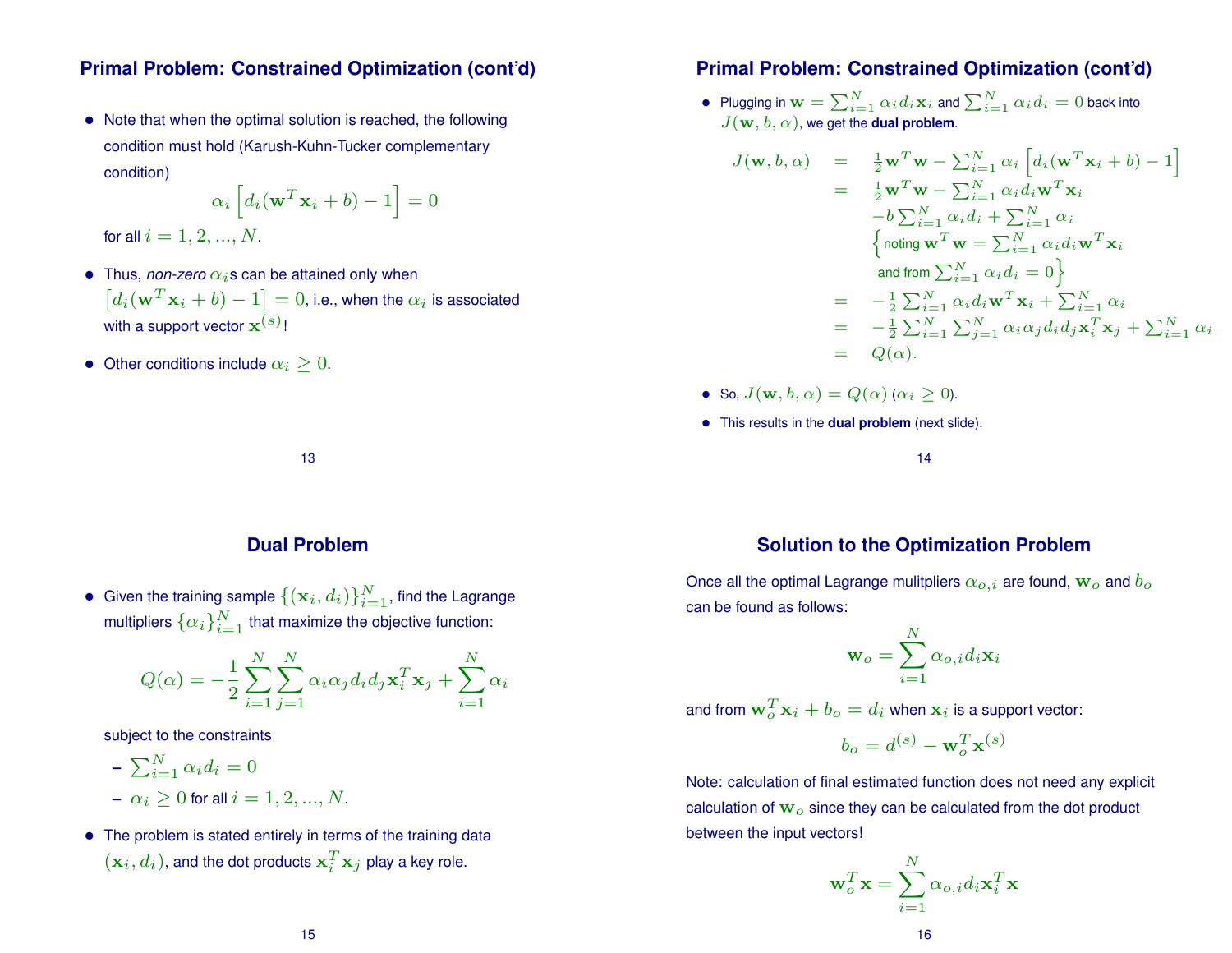#### **Margin of Separation in SVM and VC Dimension**

Statistical learning theory shows that it is desirable to reduce both the error (empirical risk) and the VC dimension of the classifier.

• Vapnik (1995, 1998) showed: Let  $D$  be the diameter of the smallest ball containing all input vectors  $x_i$ . The set of optimal hyperplanes defined by  $\mathbf{w}_o^T\mathbf{x}+b_o=0$  has a VC dimension  $h$ bounded from above as

$$
h \le \min\left\{ \left\lceil \frac{D^2}{\rho^2} \right\rceil, m_0 \right\} + 1
$$

where  $\lceil \cdot \rceil$  is the ceiling,  $\rho$  the margin of separation equal to  $2/\|\mathbf{w}_o\|$ , and  $m_0$  the dimensionality of the input space.

• The implication is that the VC dimension can be controlled independetly of  $m_0$ , by choosing an appropriate (large)  $\rho$ !

#### 17

#### **Soft-Margin Classification (cont'd)**

• We want to find a separating hyperplane that minimizes:

$$
\Phi(\xi) = \sum_{i=1}^{N} I(\xi_i - 1)
$$

where  $I(\xi) = 0$  if  $\xi \leq 0$  and 1 otherwise.

• Solving the above is NP-complete, so we instead solve an approximation:

$$
\Phi(\xi)=\sum_{i=1}^N \xi_i
$$

• Furthermore, the weight vector can be factored in:

$$
\Phi(\mathbf{x}, \xi) = \underbrace{\frac{1}{2} \mathbf{w}^T \mathbf{w}}_{\text{Controls VC dim}} + \underbrace{C \sum_{i=1}^N \xi_i}_{\text{Controls error}}
$$

#### **Soft-Margin Classification**



• Some problems can violate the condition:

$$
d_i(\mathbf{w}^T \mathbf{x}_i + b) \ge 1
$$

• We can introduce a new set of variables  $\{\xi_i\}_{i=1}^N$ :

$$
d_i(\mathbf{w}^T \mathbf{x}_i + b) \ge 1 - \xi_i
$$

where  $\xi_i$  is called the *slack variable*. 18

#### **Soft-Margin Classification: Solution**

• Following a similar route involving Lagrange multipliers, and a more restrictive condition of  $0 \leq \alpha_i \leq C$ , we get the solution:

$$
\mathbf{w}_o = \sum_{i=1}^{N_s} \alpha_{o,i} d_i \mathbf{x}_i
$$

$$
b_o = d_i (1 - \xi_i) - \mathbf{w}_o^T \mathbf{x}_i
$$

with a control parameter  $C.$  19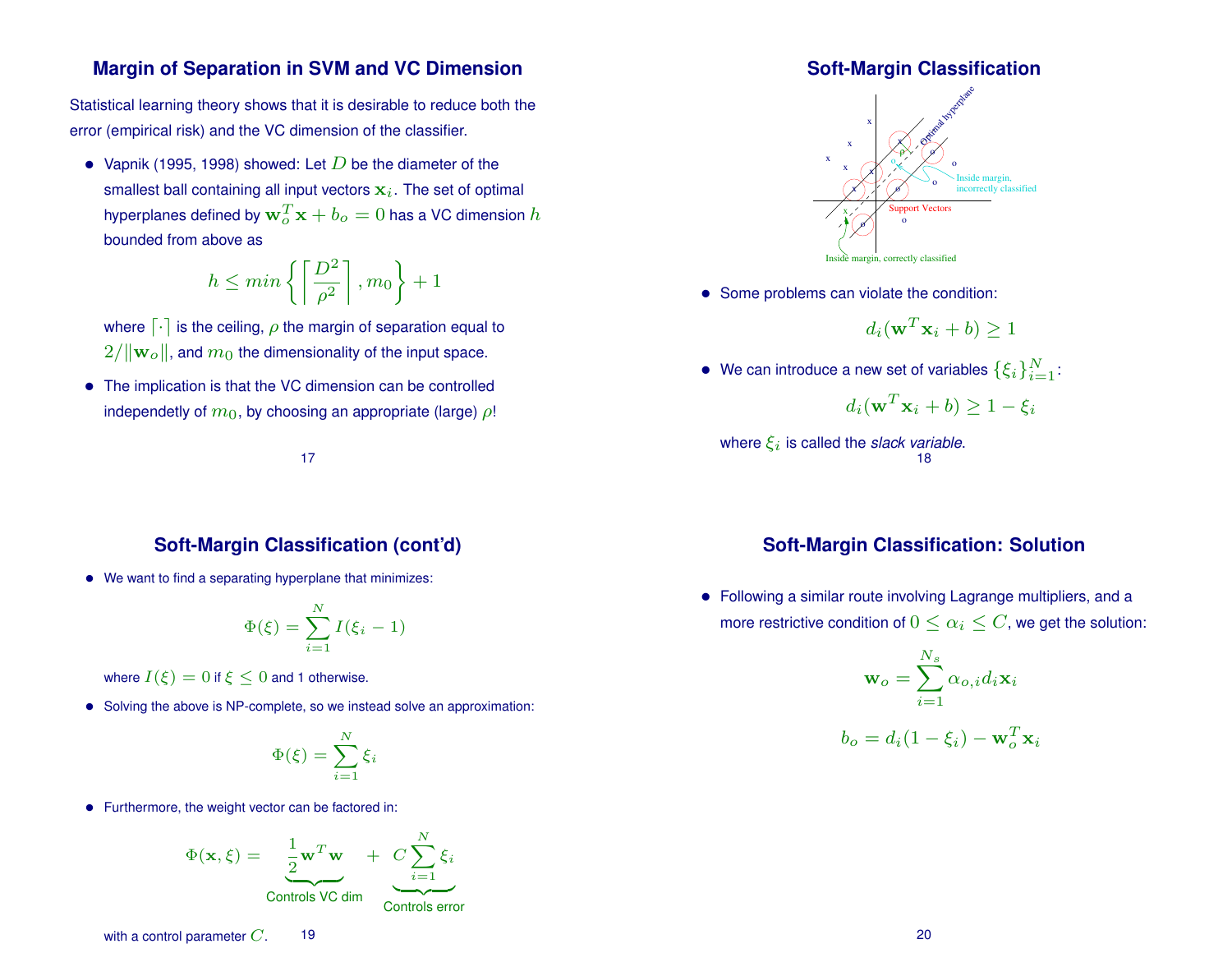#### **Nonlinear SVM**



- Nonlinear mapping of an input vector to a high-dimensional *feature space* (exploit Cover's theorem)
- Construction of an optimal hyperplane for separating the features identified in the above step.

21

#### **Inner-Product Kernel (cont'd)**

- $\bullet~$  The inner product  $\boldsymbol{\varphi}^T(\mathbf{x})\boldsymbol{\varphi}(\mathbf{x}_i)$  is between two vectors in the feature space.
- The calculation of this inner product can be simpified by use of a inner-product kernel  $K(\mathbf{x},\mathbf{x}_i)$ :

$$
K(\mathbf{x}, \mathbf{x}_i) = \boldsymbol{\varphi}^T(\mathbf{x}) \boldsymbol{\varphi}(\mathbf{x}_i) = \sum_{j=0}^{m_1} \varphi_j(\mathbf{x}) \varphi_j(\mathbf{x}_i)
$$

where  $m_1$  is the dimension of the feature space. (Note:  $K(\mathbf{x}, \mathbf{x}_i) = K(\mathbf{x}_i, \mathbf{x}).$ 

• So, the optimal hyperplane becomes:

$$
\sum_{i=1}^{N} \alpha_i d_i K(\mathbf{x}, \mathbf{x}_i) = 0
$$

#### **Inner-Product Kernel**

- Input  $x$  is mapped to  $\varphi(x)$ .
- With the weight w (including the bias  $b$ ), the decision surface in the feature space becomes (assume  $\varphi_0(\mathbf{x}) = 1$ ):

$$
\mathbf{w}^T\boldsymbol{\varphi}(\mathbf{x})=0
$$

• Using the steps in linear SVM, we get

$$
\mathbf{w} = \sum_{i=1}^{N} \alpha_i d_i \boldsymbol{\varphi}(\mathbf{x}_i)
$$

• Combining the above two, we get the decision surface

$$
\sum_{i=1}^{N} \alpha_i d_i \boldsymbol{\varphi}^T(\mathbf{x}_i) \boldsymbol{\varphi}(\mathbf{x}) = 0.
$$

22

#### **Inner-Product Kernel (cont'd)**

- $\bullet$  Mercer's theorem states that  $K(\mathbf{x}, \mathbf{x}_i)$  that follow certain conditions (continuous, symmetric, positive semi-definite) can be expressed in terms of an inner-product in a nonlinearly mapped feature space.
- Kernel function  $K(\mathbf{x},\mathbf{x}_i)$  allows us to calculate the inner product  $\boldsymbol{\varphi}^T(\mathbf{x})\boldsymbol{\varphi}(\mathbf{x}_i)$  in the mapped feature space without any explicit calculation of the mapping function  $\varphi(\cdot)$ .